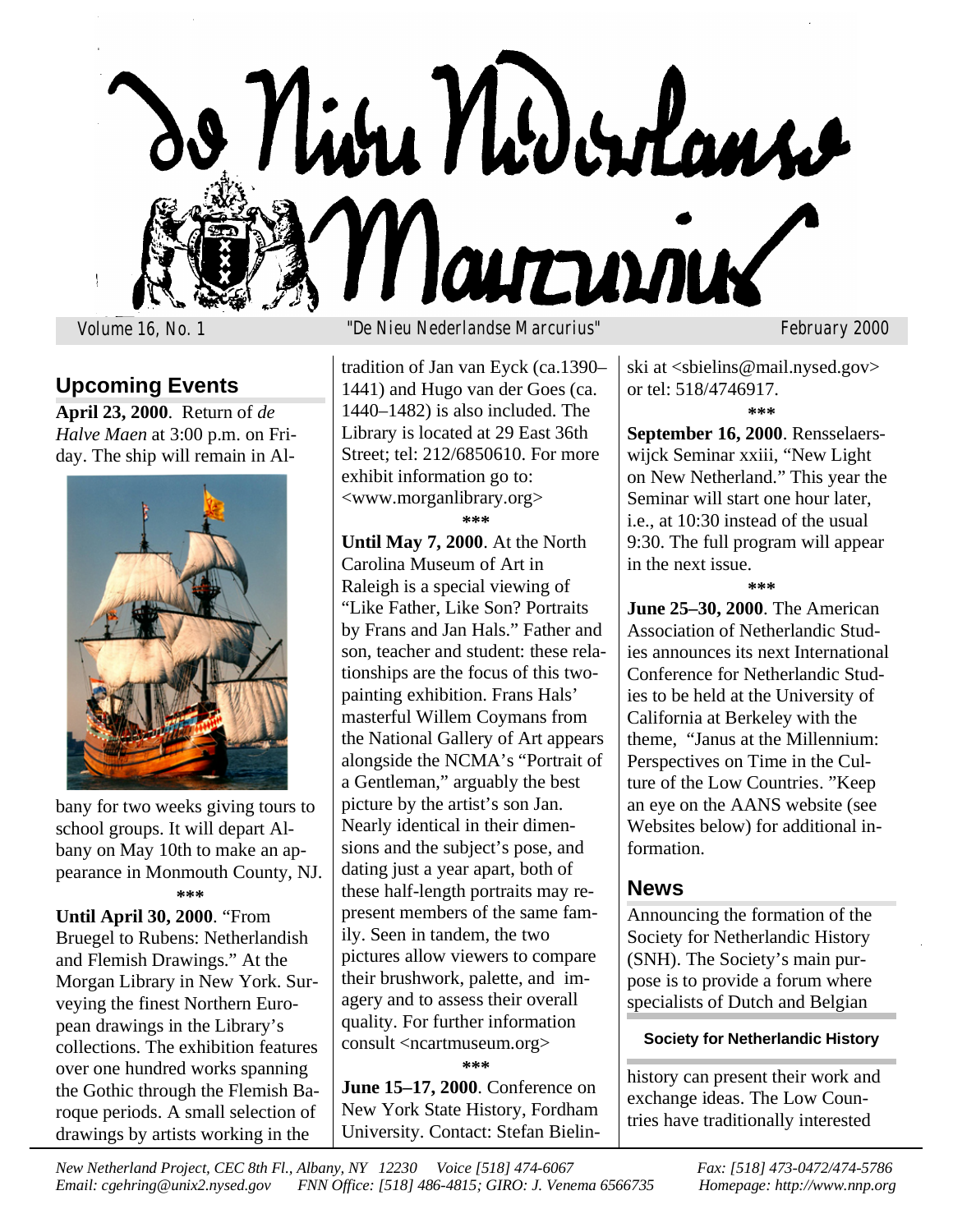students of history for a variety of reasons. The artistic achievements of the early modern era, the commercial primacy of Antwerp and Amsterdam, and the Dutch maritime exploits all appeal to our imagination. But these, obviously, are only highlights. The SNH will bring together students and specialists interested in all aspects of Netherlandic history, varying from the Middle Ages to the twentieth century, and from the Betuwe to Batavia. The first conference is scheduled to take place in May 2001. Queries can be addressed to Willem Klooster, secretary Society for Netherlandic History University of Southern Maine Department of History Portland, ME 04104-9300 Tel: 207/7805323 or 8747996 email: klooster@usm.maine.edu **\*\*\***

Dr. David W. Voorhees, director of the **Papers of Jacob Leisler**, announces that the Project has received a Gilder Lehrman grant for conducting research at the New York Historical Society; also, that Göttingen University has received full funding from the German government to conduct European research for Leisler papers.

## **Websites**

<polyglot.lss.wisc.edu/aans> is the new website of the American Association for Netherlandic Studies. **AANS** is a university-level organization that promotes the study of the language, literature, history, art history and general culture of the Low Countries.

**\*\*\***

<www.flanders.be> is a good place to start for those interested in exploring this region. The site contains everything from the Flemish national anthem to the latest events celebrating the 500th birthday of Charles V.

**\*\*\***

<www.taalunie.org> "De Taalunie heeft tot doel de integratie van Nederland en de Nederlandse gemeenschap in België op het gebied van de Nederlandse taal en letteren in de ruimste zin."

# **News from the FNN**

The Annual Meeting of the Friends of New Netherland was held on Saturday, January 22, 2000, at the New York Genealogical and Biographical Society in New York City. More than 50 attended, among them representatives of the Consulate of the Netherlands in New York, the Acorn Foundation, the Holland Dames, the Holland Society, the Dutch Settlers Society of Albany and other organizations. Treasurer John van Schaick presided in the absence of president Paulson and vice-president Hageman. He reported that a cut in the NEH grant for this cycle notwithstanding, FNN's financial position is presently solid, thanks to the generosity of private and corporate donors. Peter Rose, reporting for Corporate Circle chair Virginy Thole, announced that at the suggestion of Consul General Bob Hiensch and funded entirely by the Consulate, an annual series of booklets will be published, entitled *Annals of New Netherland*. These will be distributed among past and present members of the Corporate Circle and be used for further fund raising. The first booklet, entitled *The Essays of A. J. F. van Laer*, edited and annotated by New Netherland Project Director, has been distributed.

#### **\*\*\***

 Hennie Newhouse, office manager of the Friends of New Netherland, reported that the members, who reside in 33 states and abroad, now number nearly 500. She urged present members to recruit others. Secretary Elisabeth Funk remarked that FNN products, on sale at events and via the Project's Website, serve a dual purpose: to raise funds for the Project and to draw attention to its work. She asked those who shop on line for books, toys, electronics, tools, etc., to access *Amazon* via the NNP Website, which will ensure a royalty to FNN at no extra cost to the client. The Website's primary purpose, however, is educational and informational. The first ten years of Rensselaerswijck papers, published as *A Beautiful and Fruitful Place*, have recently become available on the Project's Website.

**\*\*\***

 In the absence of nominating chair Hageman, the treasurer presented the **Board of the Friends of New Netherland for 2000–2001**: John van Schaick, president; Carol Hageman, vice-president; William Crotty, treasurer; Rev. William Lydecker, secretary; Coen Blaauw; Andrew Brink; Anneke Bull; Shirley Dunn; Arthur Fontijn; Kathy Lyon; Dennis Maika; Peter Paulson; Ruth Piwonka; Len Tantillo; Fred Tibbitts; Tara van den Hout; and Charles Wendell. **\*\*\***

In his report on the project, Director Gehring showed the newly published volume of *Fort Orange*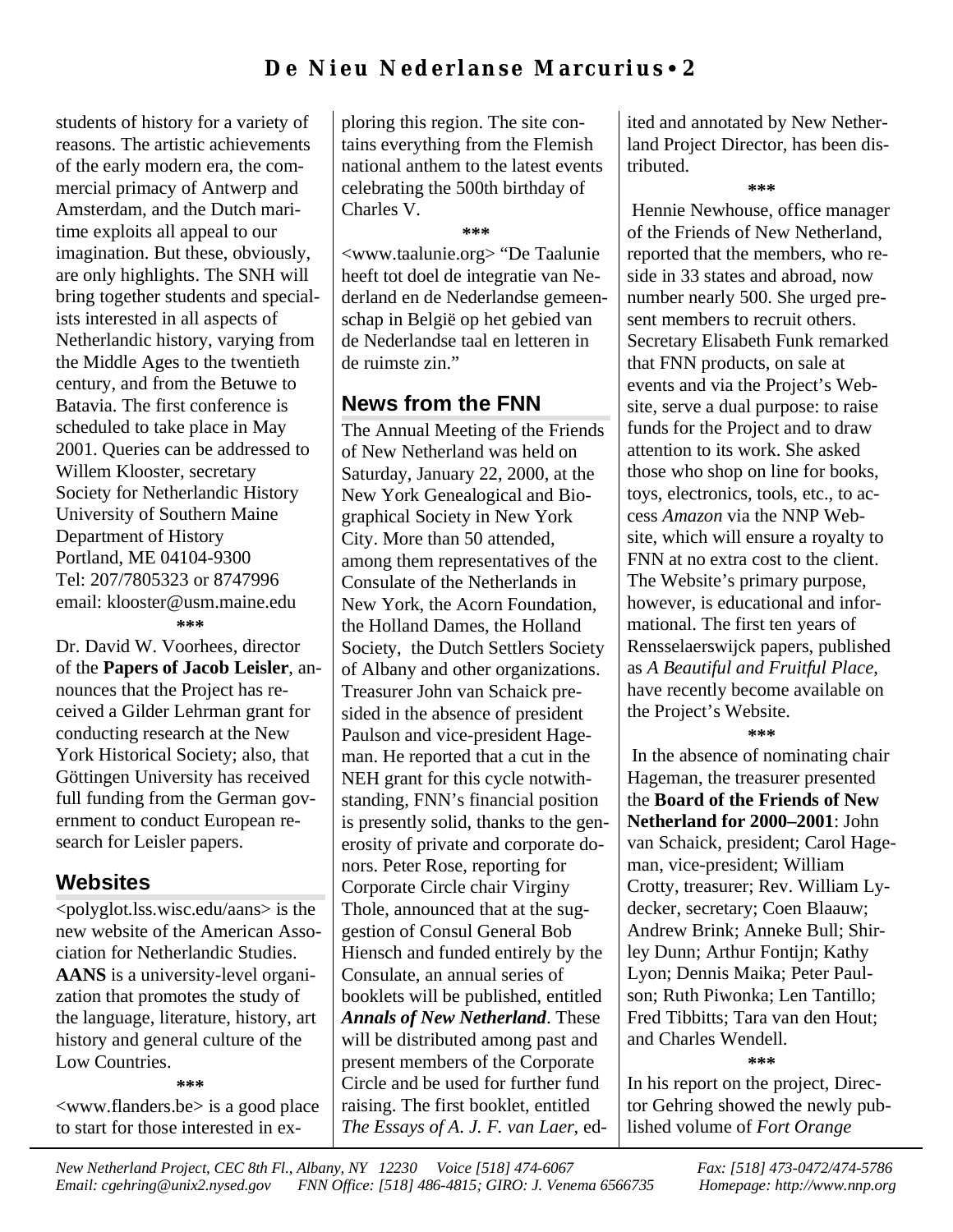*Records* and enumerated several next in line. The NYS Library has made funds available for indexing future volumes. Dr. Gehring and Janny Venema have been appointed to two task forces by Albany's mayor in anticipation of that city's 350th anniversary. Dr. Gehring gave talks in the U.S. and abroad, and contributed a list of potential writers for the Encyclopedia of New York. The Rensselaerswijck Seminar, which drew over 150 attendees in 1999, will have as theme in 2000, "New Light on New Netherland," and will be concerned with the discovery of new sources and the new use of old sources. For an upcoming series of Dutch placenames in the *Marcurius*, the editor asked for contributions with commentary. Dr. Gehring expressed his profound disappointment with Ric Burns's documentary on New York City, a film broadcasted by PBS last November. This was the subject of Firth Fabend's talk, entitled "An Historian's Review of Ric Burns's New York: What Does History really Have to Say about New Netherland?" A lively discussion followed on ways to counteract misconceptions and to educate. The text of Dr. Fabend's talk is available in its entirety on the NNP Website under "Veritas."

#### **\*\*\***

A note from FNN's office: Please check your address label on this *Marcurius*: if the numbers **00** do not appear after your name, your membership dues for 2000 have not yet been received. (Please allow for a slight delay if you mailed recently.)

# **Publications**

For a view of poverty and charity in Dutch Beverwijck and British Albany that contrasts sharply with the practices of New England and



Drawing of the 1652 Poorhouse along the Rutten Kill in Beverwijck based on information in the *Deacons' Account Books*.

Old England read Janny Venema's article in the October 1999 issue of *New York History* entitled "Poverty and Charity in Seventeenth-Century Beverwijck/Albany, 1652-  $1700."$ 

#### **\*\*\***

The NNP announces the appearance of its latest volume of translations entitled *Fort Orange Records, 1656–1678*. These records represent those transactions and interactions of the community of Beverwijck cast in the form of a contract, such as, land conveyances, powers of attorney, inventories of estates, and acknowledgements of debt. Published by Syracuse University in the series *New Netherland Documents*, this volume is part one of three which supplement records in our 1990 publication *Fort Orange Court Minutes, 1652–1660*.

#### **\*\*\***

*Nederlandse cultuur in Europees perspectief* is a new series about the culture of the Netherlands from 1650 to the present. The first volume is entitled: *1650. Bevochten*

### *Editor's note re:*

#### VIRTUAL BOOK STORE

Shop Amazon/Support the FNN: Point your browser to <www.nnp.org> and select "Book Store." Scroll down and click on the desired title or enter your "search"; Both actions automatically connect you with *Amazon* for discount prices to you and royalties to the FNN. Or click on *Amazon* directly from "Book Store" for all it has to offer.

#### ACTUAL BOOK STORE

Recently two Friends of NN were in a book store in NYC. When the clerk overheard them talking about New Netherland, he asked, why there weren't any books out on New Netherland, as he was "being driven crazy by people asking for books on the topic but our buyer can't find any such works." Such frustrations should be directed immediately to the marketing department of Syracuse University Press at 315/4435546, and to our website, which offers an extensive bibliography on the subject.

*eendracht* by Willem Frijhoff and Marijke Spies. It covers the high point of political, economic, and cultural power which the Republic reached after its long struggle for independence. Price per volume is ƒ75, if purchased before June 15, 2000. Contact: Servicecentrum Uitgevers / Antwoordnummer 10734 / 2501 WB Den Haag / Netherlands

## **Dutch course**

May 9–June 15, 2000. The Dutch Summer Institute at Indiana University in Bloomington offers an immersion course for beginning Dutch. The course covers the first two regular semesters of Dutch language at Indiana University. For further information go to the AANS website listed above or contact Inge Van der Cruysse-Van Antwerpen at Indiana University, Ballantine Hall 644, Bloomington, IN 47405; tel: 812/8557173.